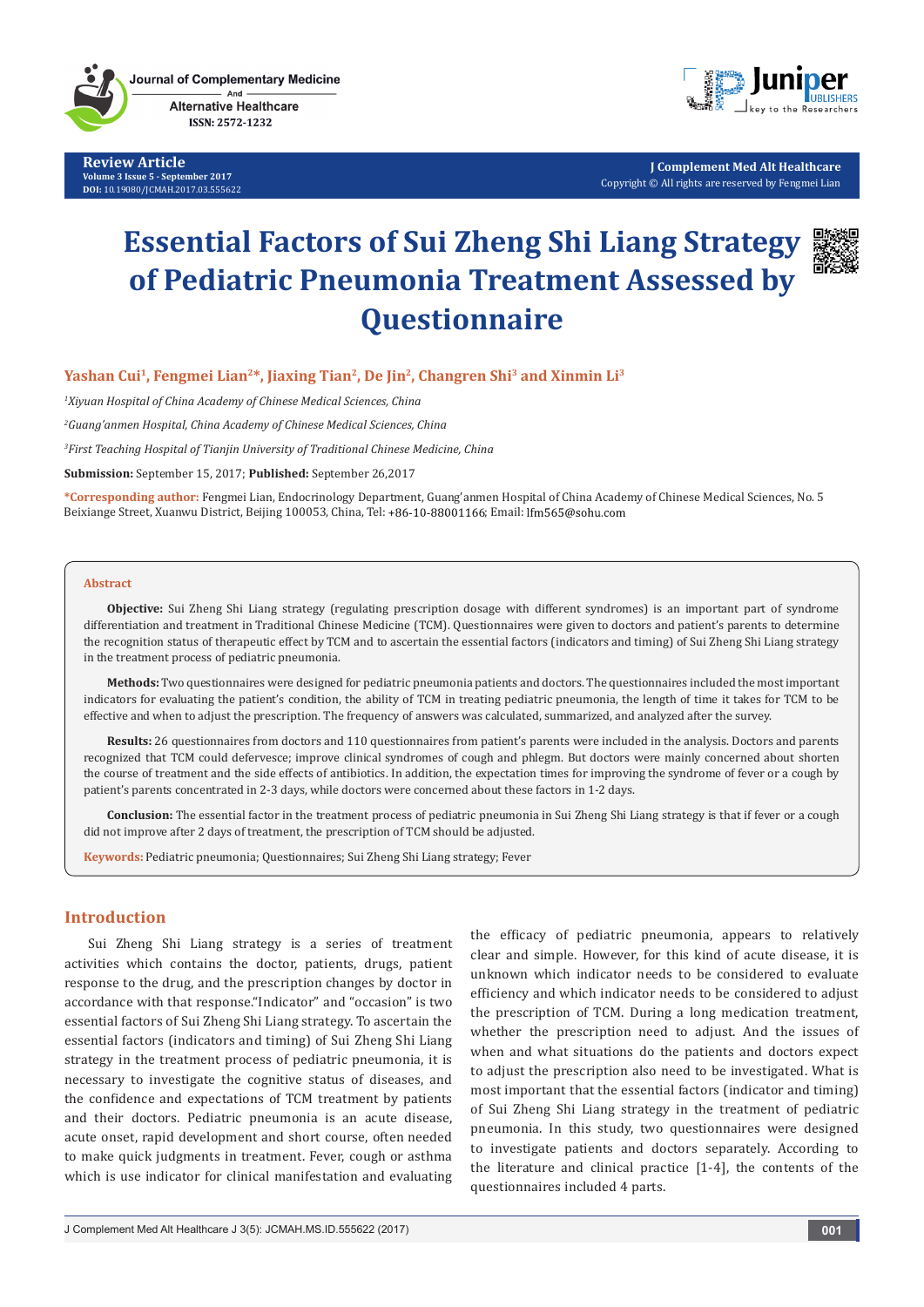a) Cognitive status of pediatric pneumonia: Diagnostic indicators, prognostic indicators, efficacy evaluation indicators, and efficacy evaluation time were included in this part. Fever, cough, asthma, expectoration, chest pain, palpitation, and medication treatment time were listed as choices.

b) Cognitive status of the treatment in pediatric pneumonia with TCM: Confidence of patients and doctors in TCM treating pediatric pneumonia.

c) The indicators can be improved by TCM and the indicators expected to be improved by both patients and doctors.

d) The length of expected and accepted times of TCM, situations and timing for adjusting prescriptions were listed.

## **Methods**

## **Objective of the study**

Patients of pediatric pneumonia and doctors were studied. Respondent sources came from hospitals of TCM of Tianjin.

#### **Inclusion criteria**

Doctors: subjects were Chinese physicians who had engaged in clinical medicine for longer than 2 years. They believed the efficacy of TCM in pediatric pneumonia, often treated children with pediatric pneumonia in TCM, and were interested in this study.

Patients: Parents were involved in the study their children had diagnosed with pediatric pneumonia clearly. They had believed that TCM is effective in treating pediatric pneumonia. Their children were using or being used TCM to treat pediatric pneumonia. Those patients who suffered from serious cardiovascular complications, cancer, kidney disease, eye disease or digestive system or blood system diseases, and patient's parents lost interest in this study were not included us.

## **Questionnaire items**

**Doctors:** the questionnaire contents to doctors included the following.

1) Length of career time: "How many years have you engaged in TCM clinical practice?"

 2) Important indicators: "As a Chinese medicine doctor, what indicators are you mostly concerned about treatment in Pediatric pneumonia?"

3) Recognition of TCM treatment for pediatric pneumonia: "Do you think that TCM can treat pediatric pneumonia alone?"

 4) The role that TCM plays in pediatric pneumonia treatment: "Do you think that TCM have effect on fever?", "Do you think that TCM can suppress a cough or asthma?", "Can TCM shorten the course of treatment?", and "What actions do you

think of TCM have in the treatment of pediatric pneumonia? Supporting action or no action?"

 5) Indicators improved by TCM: "What indicators can be improved by TCM in your opinion?"

6) Length of time for adjusting the prescription: "How long do you think that TCM prescription need to be adjusted?"

7) "Which conditions need to be considered when you adjust the prescription?", "When the prescription is effective?", "When the prescription has no effect?", "When the prescription shows side effects?" or "Other conditions (please fill in the blank)?"

8) Recognition of the length of onset time: "How long do you think it takes for TCM to show an effect?"

Patients: The questionnaire content to patient's parents included the following.

1) Course of the disease: "How long has your child diagnosed with pneumonia?"

2) Clinical manifestation: "What clinical manifestations does your child who was diagnosed with pneumonia have?

 3) Important indicators: "As parent of patient, what indicators are you mostly concerned about in pediatric pneumonia?"

 4) Recognition of TCM treatment of pediatric pneumonia: "Do you think that TCM can treat pediatric pneumonia alone?"

5) Indicators expected to improve by TCM: "What indicators do you expect to be improved by TCM in your opinion?"

6) Length of time for adjusting the prescription: "How long do you expect the TCM prescription needs to be adjusted?"

7) What kind of situation to adjust the prescription of TCM: "What do you think of the need to adjust the prescription, there is no effect? There are side effects? No side effects or other circumstances (please specify)? "

8) Length of time for effectiveness of TCM: "How long do you expect the TCM treatment to show an effect?"

## **Sample size**

26 clinical physicians and 110 parents of pediatric pneumonia patients were surveyed in the study.

## **Statistical analyses**

All of the outcome data were transferred via double independent entry into EpiData 3.1 (EpiData Association, Denmark).After cleaning and validation, two databases were established, including a doctors' database and patients' database. SPSS 12.0 software (SPSS Inc.) was used to analyze the data. The frequency of answers from physicians and patients for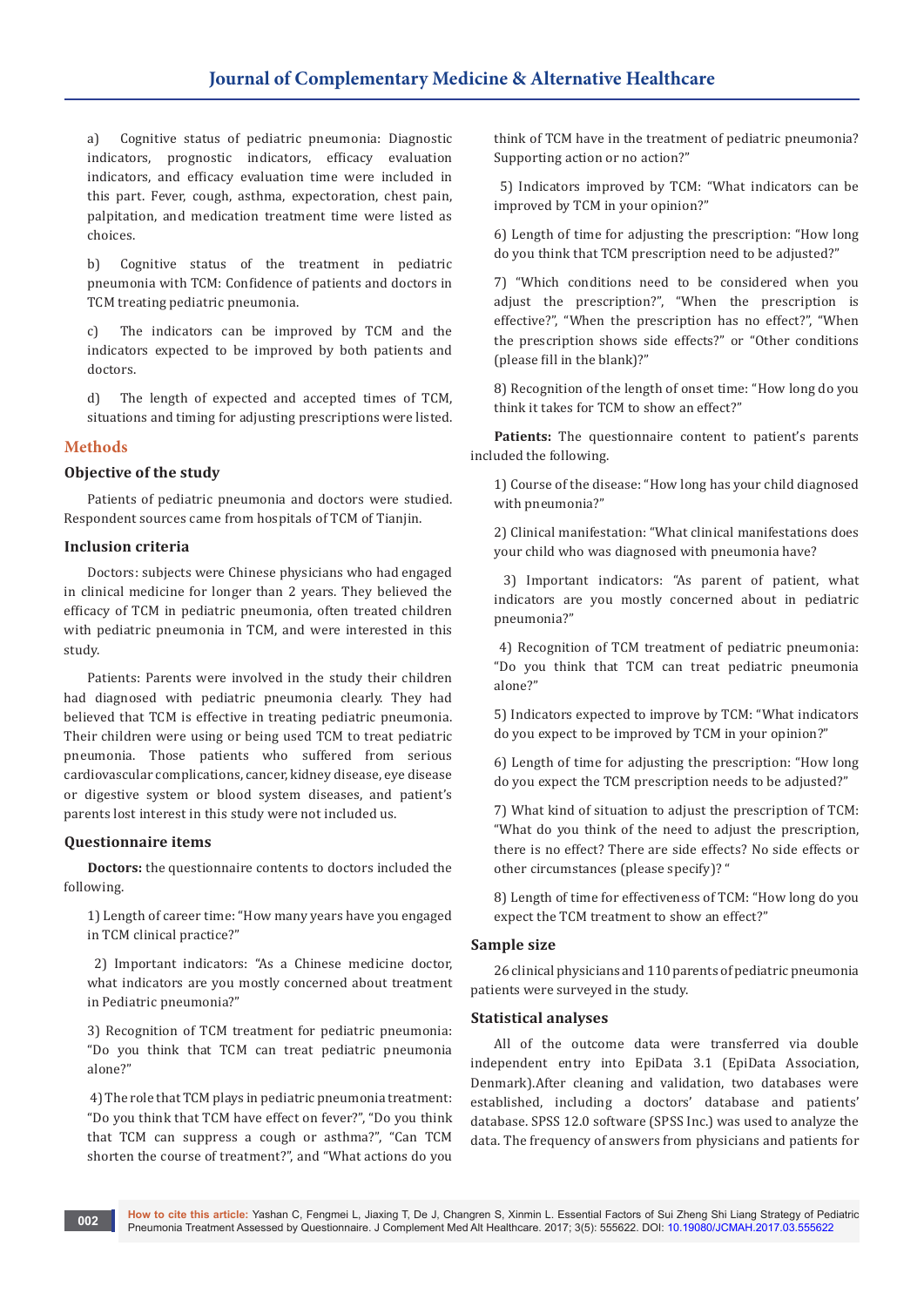each question was calculated andanalyzed.Thatfrequency of the answer to the question is more than 50% is the effective answer.

## **Results**

#### **Questionnaires for doctors**

**Baseline data:** A total of 28 questionnaires were sent out and returned. Two questionnaires were not into the analysis for missing too much information. Therefore, 26 questionnaires were included in the study. The doctors investigated included seven male doctors and 19 female doctors. The ages of doctors ranged from 22 years to 60 years and the mean age was 37 years old. The doctors 'career times ranged from 2 to 35 years, with amen time of 13 years. All of the doctors had used TCM in clinical practice.

**Cognitive status of current treatment of pediatric pneumonia by TCM:** According to the answers to the questionnaire, doctors who with the different levels were mostly

concerned about fever that is main diagnostic indicators and prognostic indicators of pediatric pneumonia. Doctors accepted that TCM can bring down a fever, suppress a cough or asthma, and shorten the course of treatment. These effects have mainly performed on antipyretic and relieving a cough.

**Important indicators:** For the diagnostic indicator of pediatric pneumonia, disease indicators, and the main common clinical symptom, chose fever as most attention indicators by 84.6% doctors of the 26 questionnaire. Different levels between the choices of doctors did not appear bigger difference.

**Cognitive status of TCM in treating pediatric pneumonia:** a total of 88.46% of doctors considered that TCM can treat pediatric pneumonia. The majority of doctors believed that TCM in the treatment of pediatric pneumonia can defervesce, suppress a cough or asthma, and shorten the course of treatment, especially effervescences the first choice, no difference among the different levels of doctors (Table 1).

**Table 1:** Cognitive status of current treatment of pediatric pneumon

| <b>Question</b>                          | Option                     | <b>Selected Number</b> | <b>First Selected Number</b> |
|------------------------------------------|----------------------------|------------------------|------------------------------|
|                                          | Defervescence              | 24(92.31%)             | 22(84.62%)                   |
|                                          | Suppressing a cough        | 24(92.31%)             | $2(7.69\%)$                  |
| The role of TCM plays in treating        | Suppressing asthma         | 23(88.46%)             |                              |
| pediatric pneumonia                      | Shortening the course      | 21(80.77%)             | $\overline{\phantom{a}}$     |
|                                          | Supporting action          | 5(19.23%)              | $1(3.85\%)$                  |
|                                          | Other effects on treatment | $1(3.85\%)$            | $1(3.85\%)$                  |
|                                          | Fever                      | 21(80.77%)             |                              |
| The indicators can be improved<br>by TCM | Cough                      | $6(23.08\%)$           | $\overline{\phantom{a}}$     |
|                                          | Other*                     | $1(3.85\%)$            |                              |

 **Notes:** \*Specific answer is "other" options "therapeutic of TCM". **-**

**Cognitive status about improvement indicators of TCM in treating pediatric pneumonia:** Most of doctors thought that TCM treating with pediatric pneumonia can improve the "fever", "cough", and no more difference between the different levels of doctor's choice. In addition, there were opinions that TCM can treat antibiotic and side effects of pneumonia (Table 1).

a. Essential factors (indicators and adjustment time of prescriptions) of Sui Zheng Shi Liang strategy: most doctors

thought that if didn't see the effect of TCM within two days; see the side effectors the effectiveness, the TCM prescription needed to be adjusted.

b. Cognitive status of the length of time to adjust prescriptions: doctors thought that prescriptions needed to be adjusted one day shortest, four days longest. The average adjustment time was  $(2.05 \pm 0.97)$  days. Most doctors thought should adjust prescriptions in1-3days (Table 2).

**Table 2:** Mean time for adjusting the prescription of different levels doctors (x<sup>+</sup>ES).

| Doctor Level  | N | <b>Prescription Adjusting Time (Days)</b> | <b>Other Options</b>                                    |
|---------------|---|-------------------------------------------|---------------------------------------------------------|
| Primary       |   | $2.1 \pm 1.0$                             | Determined according to disease condition (2 cases)     |
| Middle        |   | $1.6 \pm 0.9$                             | Depending on the stage of disease(1 case)               |
| Advanced vice |   | $2.5 \pm 1.3$                             | time the sooner the better for acute disease(1 case)    |
| Advanced      |   | $2.0 \pm 0.8$                             | Determined according to the specific situation (1 case) |
| Total         |   | $2.1 + 1.0$                               |                                                         |

c. When to adjust the prescription of TCM: most doctors (84.6%) thought that TCM prescriptions should be adjusted when there was no efficacy. And the effectiveness (15.38%)

and side effects (42.3%) were also considered to be appropriate circumstances to adjust the prescription (Table 3).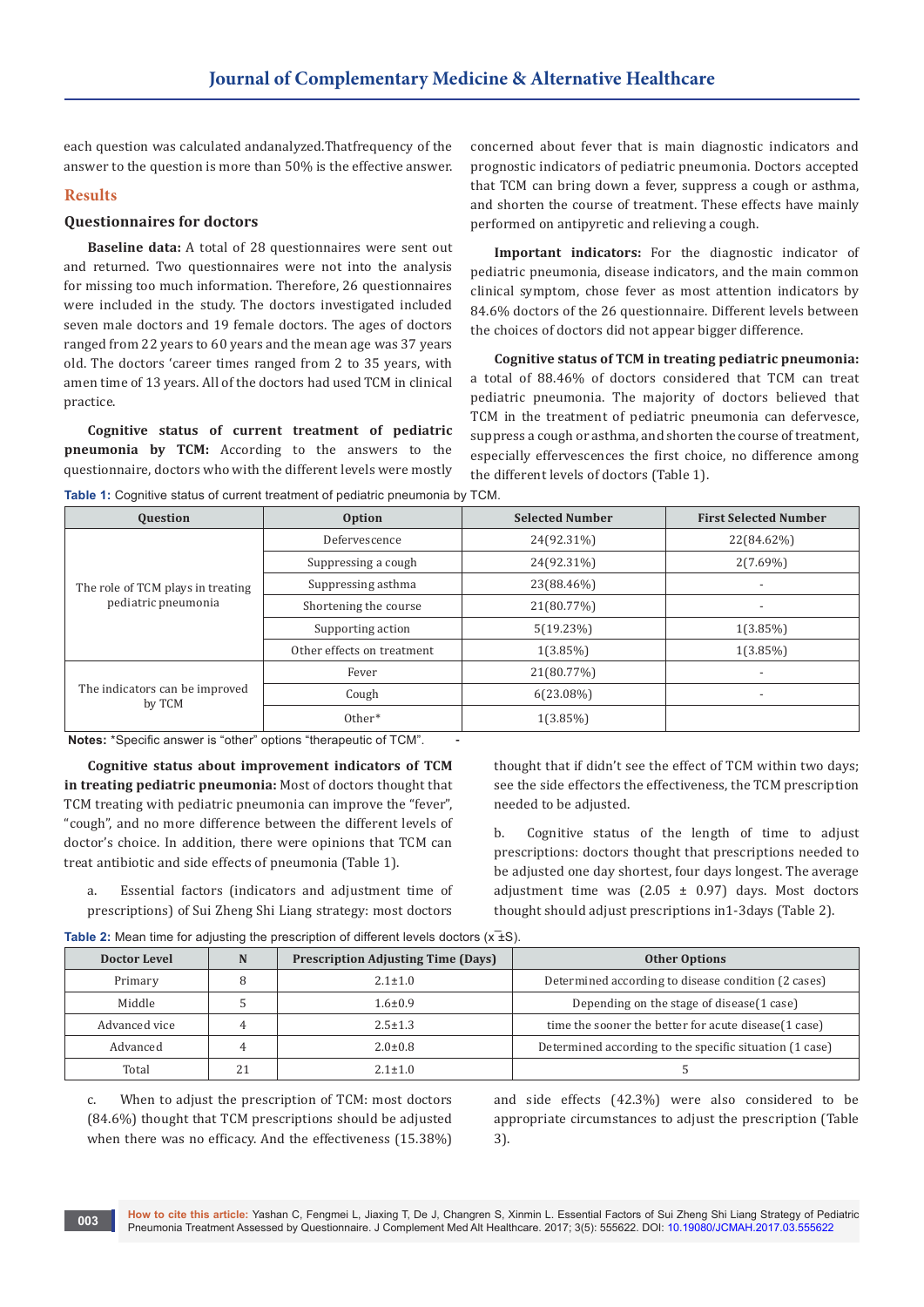# **Journal of Complementary Medicine & Alternative Healthcare**

| <b>TUDIO 0.</b> Occupiono to adjust the presemption according to unicrent revels accided. |    |               |           |                    |                       |                                                           |  |  |
|-------------------------------------------------------------------------------------------|----|---------------|-----------|--------------------|-----------------------|-----------------------------------------------------------|--|--|
| <b>Doctor Level</b>                                                                       | N  | <b>Effect</b> | No Effect | <b>Side Effect</b> | <b>No Side Effect</b> | <b>Others</b>                                             |  |  |
| Primary                                                                                   | 10 |               |           |                    |                       | 2(any condition 1 case and according to condition 1 case) |  |  |
| Middle                                                                                    | h  |               |           |                    |                       | 1(according to different syndrome)                        |  |  |
| Advanced vice                                                                             |    |               |           |                    |                       | 1(depending on the stage of disease)                      |  |  |
| Advanced                                                                                  |    |               |           |                    |                       |                                                           |  |  |
| Total                                                                                     | 26 |               | 22        |                    |                       |                                                           |  |  |

**Table 3:** Occasions to adjust the prescription according to different levels doctors

d. Approved onset time of TCM prescriptions: Doctors recognized the average onset time of TCM prescriptions was about two days for treating pediatric pneumonia. Most doctors (65.38%) thought TCM would work within 1-2days, and some doctors thought that 3dayswould be seen effect (Tables 4).

**Table 4:** Approved onset time of TCM prescriptions by different levels doctors ( $x = 5$ ).

| Doctor Level     | N  | 1 Day | 2 Days | 3<br><b>Days</b> | $\geq$ 4 Days | <b>Average Onset Time(Day)</b> | <b>Others</b>                                                                                        |
|------------------|----|-------|--------|------------------|---------------|--------------------------------|------------------------------------------------------------------------------------------------------|
| Primary          | 12 | 6     |        |                  |               | $2.1 \pm 1.9$                  | 2 (according to the effective of disease 1 case<br>and differentiate from varies syndrome 1<br>case) |
| Middle           |    |       | 4      |                  |               | $1.8 + 0.5$                    |                                                                                                      |
| Advanced<br>vice |    | ∍     |        |                  |               | $2.3 \pm 1.5$                  | 1 (according to disease condition and<br>individual specific)                                        |
| Advanced         | 4  |       | 3      |                  |               | $2.3 \pm 0.5$                  |                                                                                                      |
| Total            | 26 | q     | 8      | 4                | n             | $2.1 \pm 1.4$                  |                                                                                                      |

e. Comprehensive analysis of the essential factors of Sui Zheng Shi Liang strategy: after analyzing the important indicators of pediatric pneumonia, the working point of TCM in treatment of pediatric pneumonia, the onset time of TCM prescriptions, and when prescriptions should be adjusted, the results indicated that, the treatment of pediatric pneumonia, TCM played important role in the antipyretic,

suppress a cough or asthma and shorten the course of treatment. Among those important indicators, the change of patient's temperature was paid most attention by doctors. If the temperature of patients did not get an effective levels or there was a side effect, doctors should adjust the composition or dosage of prescription (Table 5).

**Table 5:** Comprehensive analysis of the essential factors of Sui Zhan Shi Liang strategy.

| Item                                | The Most Answers in the Survey                                                                                                  |
|-------------------------------------|---------------------------------------------------------------------------------------------------------------------------------|
| Most concerned indicators           | Fever 22 (84.6%)                                                                                                                |
| The role of TCM plays               | Defervesce 24(92.31%); Suppress a cough 24(92.31%); Suppressant asthma23(88.46%); Shorten the<br>course of treatment 21(80.77%) |
| Onset time                          | $1-2$ days                                                                                                                      |
| Time to adjust prescription         | 2 days                                                                                                                          |
| Occasion to adjust the prescription | Effect, no effect, side effect                                                                                                  |

#### **Research on patients**

**Baseline data:** a total of 113 questionnaires were sent out and returned. 110 questionnaires were included in the study because of three questionnaires missed too much information and were excluded. Patients of pediatric pneumonia being investigated included 49 boys and 61 girls. The ages of children ranged from 3 months to 15 years and the mean age was (4.76±3.06) years. Courses of disease ranged from 3 hours to 3 months, and the mean time was (240.62±357.54) hours. Most of the children had clinical manifestations with cough, fever, expectoration and asthma (Tables 6).

**Table 6:** Clinical manifestationsinpediatricpneumonia.

| <b>NT</b><br>$\mathbf{1}$ | Fever | Cough | Asthma          | <b>Chest Pain</b> | <b>Expectoration</b> | <b>Shortness of Breath</b> | Palpitation | <b>Other</b> |
|---------------------------|-------|-------|-----------------|-------------------|----------------------|----------------------------|-------------|--------------|
| 110<br>1 T N              | ر ،   | 103   | $\Omega$<br>. . |                   | 60                   |                            |             |              |

**Cognitive status of pediatric pneumonia and current treatment by TCM:** according to the answers from 110 questionnaires, parents of patients being investigated were mostly focused on fever about pediatric pneumonia. Most parents believed that TCM can treat pediatric pneumonia. They expected TCM can improve symptoms of cough, fever and expectoration.

**Most concerned indicators of pediatric pneumonia by patient's parents:** after evaluating diagnostic indicators, disease indicators and the main clinical symptoms, selected fever as the most concerned about the indicators by patient's questionnaires, followed by cough (Table 7).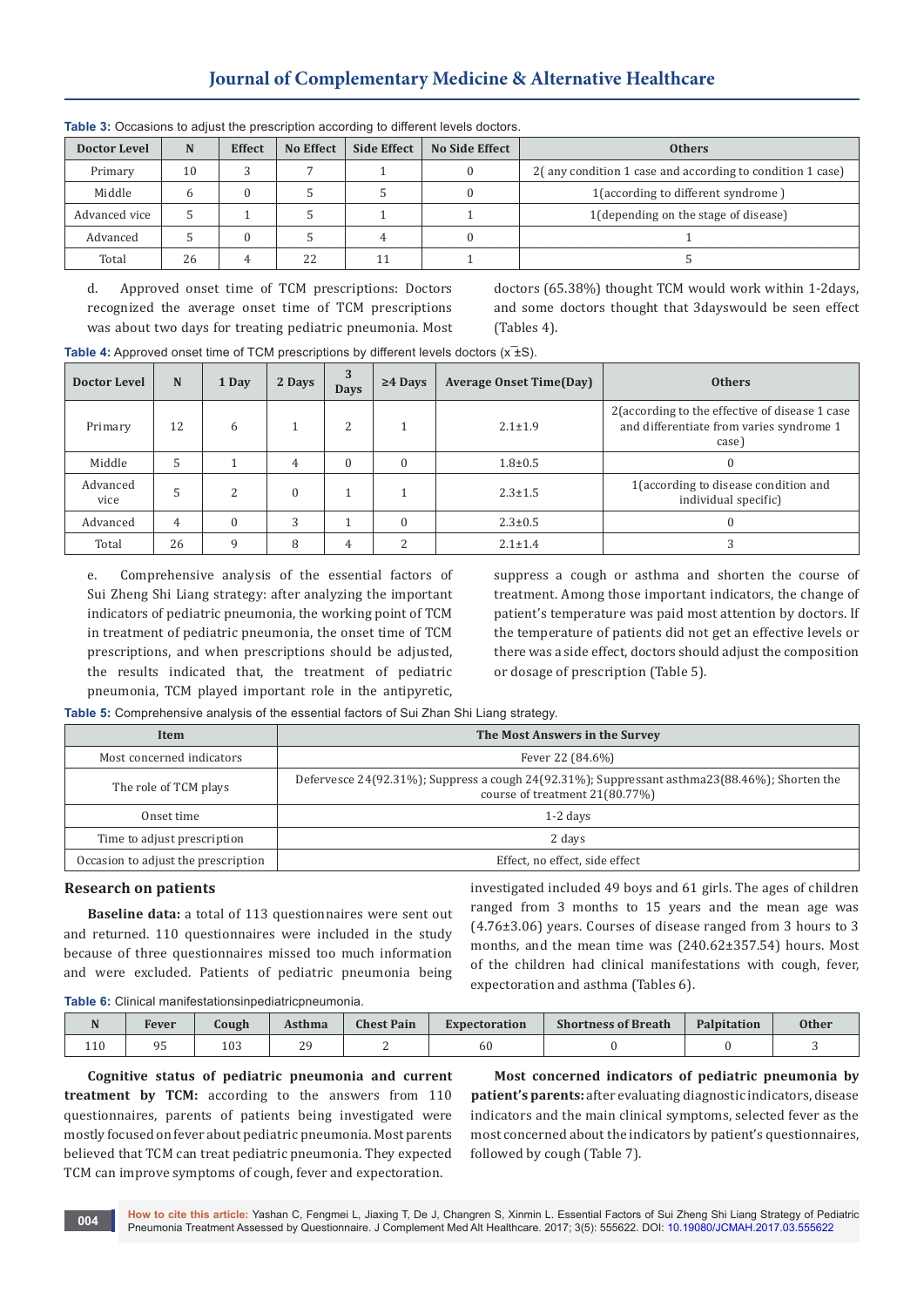# **Journal of Complementary Medicine & Alternative Healthcare**

**Table 7:** Cognitive status of pediatric pneumonia and current treatment by TCM.

| Question                                            | <b>Option</b> | <b>Select Number</b> |
|-----------------------------------------------------|---------------|----------------------|
|                                                     | Fever         | 82(74.5%)            |
|                                                     | Cough         | 20(18.2%)            |
| What do you concern about pediatric pneumonia       | Asthma        | 6                    |
|                                                     | Chest pain    |                      |
|                                                     | Expectoration |                      |
|                                                     | Fever         | $46(41.8\%)$         |
|                                                     | Cough         | 50(45.5%)            |
| What indicators do you expect to be improved by TCM | Expectoration |                      |
|                                                     | Asthma        | 4                    |
|                                                     | Other         | 3                    |

**Cognitive status of the role that TCM plays in treating pediatric pneumonia:** a number of 94.5% parents being investigated considered that TCM can treat pediatric pneumonia alone. Most parents expected to use TCM for treating pediatric pneumonia, and improve symptoms such as cough, fever, and expectoration (Table 7).

**Essential factors (indicators and adjustment time of prescriptions) of Sui Zheng Shi Liang strategy:** most parents thought that if there was no effect within 2-3 days, if there was **Table 8:** Expected adjustment time for prescriptions ( $x\overline{\pm}S$ ).

a significant effect or a side effect, TCM prescriptions should be adjusted.

**Expected adjustment time for prescriptions:** parents thought that prescriptions needed to be adjusted in1-14 days, with a mean time of (3.49±2.18) days. Most parents thought that the most appropriate time to adjust the prescription was 3 days, followed by 2 days. The number of answer of 2-3 days accounted for more than half (Tables 8-9).

| $\mathbf n$ | Prescription adjusting time (day) | Other answer                                                                                                                                                                                                                                                                                                      |
|-------------|-----------------------------------|-------------------------------------------------------------------------------------------------------------------------------------------------------------------------------------------------------------------------------------------------------------------------------------------------------------------|
|             | $3.5 \pm 2.2$                     | the soon the better (4 cases); according to condition (5 cases); the shorter the better (2 cases); not<br>sure (1 case); according to the disease condition of child and doctor's order (1 case); no effect<br>[1case];follow the doctor's order (1 case);vary with each individual (1 case);do not know (1 case) |

**Table 9:** Distribution of the expected adjustment time for prescriptions.

|     | $\perp$ day | 2 days | 3 days | 4 days | 5 days | 7 days | 10 days | 14 days | <b>Others</b> |
|-----|-------------|--------|--------|--------|--------|--------|---------|---------|---------------|
| 110 |             |        |        |        |        |        |         |         |               |

**When to adjust the prescription of TCM:** More than half of parents (55.45%) expected that TCM prescriptions should be adjusted when there was no efficacy. Appeared significant **Table 10:** Occasions for adjusting the prescription.

efficacy and side effects, the prescription also expected to be adjusted the prescription (Table 10).

|                         | effect     | No effect | Side effect   | No side effect | others |
|-------------------------|------------|-----------|---------------|----------------|--------|
| 1.1 <sub>0</sub><br>TTO | n r<br>ے ت | ັ∪⊥       | $\Omega$<br>∼ | ᅩ<br>$\sim$    |        |

**Expectation of the onset time of TCM:** Parents expectations to treat pediatric pneumonia with TCM where the fastest working time for a half a day, and the median number of working time was 3 days. Most parents (60.9%) expected that TCM could work within 3 days, chose 4 days in 2 cases, 5 days in 5 cases, and 7days in 15 cases. Some parents accepted more than 10 days to see the effectiveness of TCM for treating pediatric pneumonia (Tables 11).

**Table 11:** excepted onset time of TCM prescriptions by patient's parents ( $x = t$ S).

| n   | $\leq 1$ day | 2 days | 3 days | 4 days | $5$ days | 7 days     | $\geq$ 10 days | Average onset time(day) | <b>Others</b>                                    |
|-----|--------------|--------|--------|--------|----------|------------|----------------|-------------------------|--------------------------------------------------|
| 110 | 10           | $\sim$ | 30     |        |          | <b>I</b> U |                | $4.2 \pm 3.9$           | 13 (the sooner the better<br>7 cases; short time |

**Comprehensive analysis of the essential factors of Sui Zheng Shi Liang strategy:** important indicators of pediatric pneumonia by patients' parents, the working point of TCM for pediatric pneumonia the onset time of TCM prescriptions and when prescriptions should be adjusted the results indicated that the change of patient's temperature was paid most attention

by parents in TCM for treating of pediatric pneumonia. Parents expected to perceive the indicator's change of fever and cough within 3 days. If these indicators changes did not attain an effective levels or there was a side effect, parents thought that the prescription should be adjusted by doctors (Table12).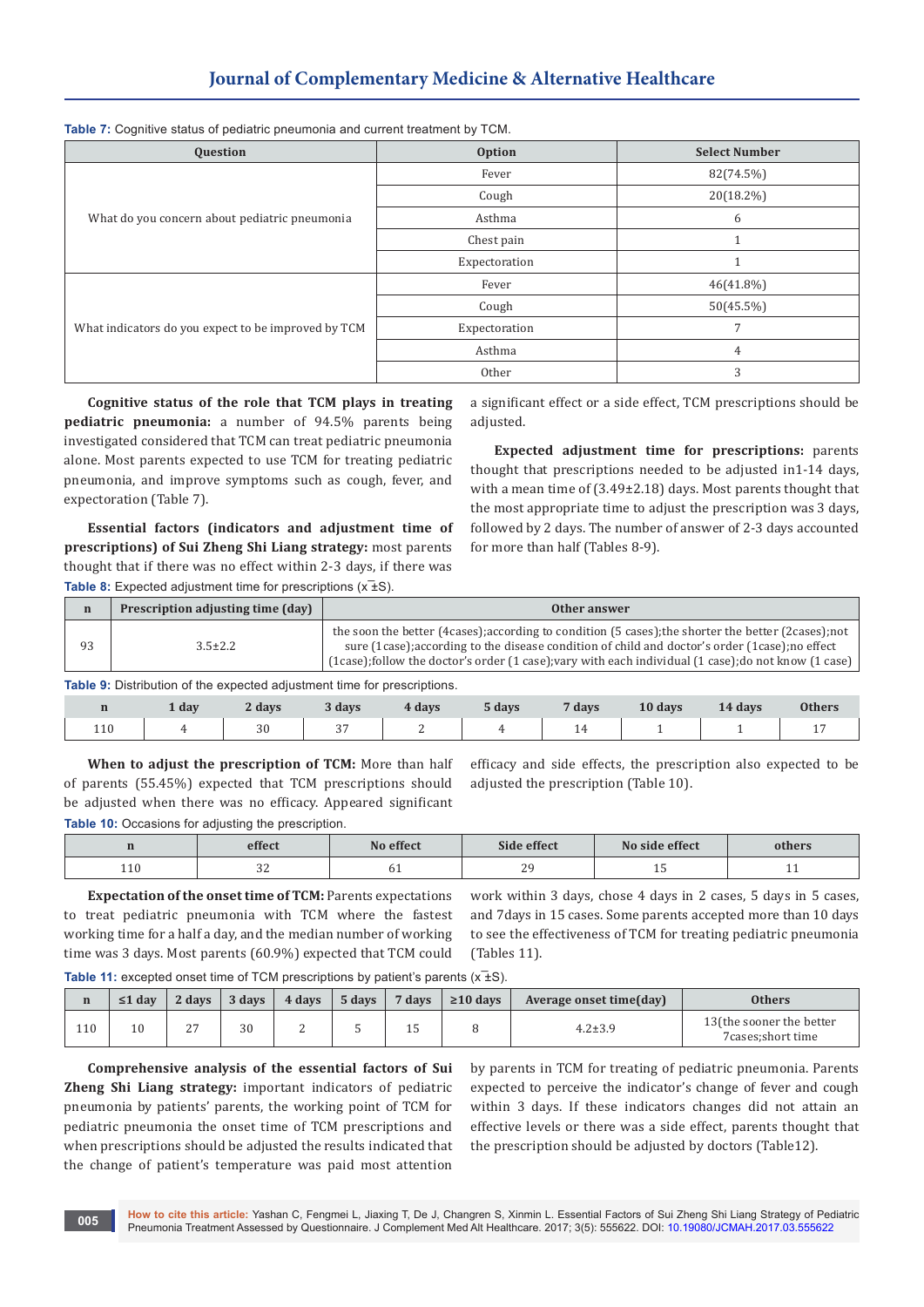# **Journal of Complementary Medicine & Alternative Healthcare**

| Item                                    | The most answers in the survey     |  |  |  |  |  |
|-----------------------------------------|------------------------------------|--|--|--|--|--|
| Most concerned indicators               | Fever82 (74.5%); Cough20 (18.2%)   |  |  |  |  |  |
| Excepted to improved indicators         | Cough 50 (45.5%); Fever 46 (41.8%) |  |  |  |  |  |
| Excepted the onset time of prescription | $\leq$ 3 days                      |  |  |  |  |  |
| Excepted time to adjust prescription    | $\leq$ 3 days                      |  |  |  |  |  |
| Occasions to adjust the prescription    | Effect, no effect, side effect     |  |  |  |  |  |

**Table 12:** Comprehensive analysis of the essential factors of Sui Zhan Shi Liang strategy.

#### **Discussion**

"Indicator" and "occasion" is two essential factors of Sui Zheng Shi Liang strategy. The reason why using epidemiological methods investigated the understanding of doctors and patients about the key elements of the evaluation of Sui Zheng Shi Liang strategy can meet with the intention of Sui Zheng Shi Liang strategy is the elements are changed according to different patients' conditions. These elements can be shown very clearly in the treatment of pediatric pneumonia which is an acute disease, the prescription of TCM adjusted at specific time and circumstance according to the different situations of patients after the initial TCM treatment [1-2]. Pediatric pneumonia is a threat to children's health even the life of the disease, which has the character of acute onset, severe illness, and rapid development. There are indicators such as fever, cough and shortness of breath, dispend, or severe asthma with no fever [3]. Treatment of pneumonia in children should be treated early; children were used of antipyretic, expectorant, or a cough medicine according to the treatment options [4]. There were studies showed that TCM has better efficacy in the treatment of pediatric pneumonia, reduce the damage by the pathogen and improve the clinical symptoms thoroughly, as a result of its two characters with whole advantage and syndrome differentiation and treatment [5,6]. On the basis of the doctors and patients questionnaire resulted the attention of pediatric pneumonia in line with the actual situation and the development of modern medical conditions. Both sides of the doctors and patient's parents were mainly concerned about the change of the temperature of children. In the treatment of pediatric pneumonia, doctors thought that TCM can defervesce, suppress a cough and asthma and shorten the course of treatment. In clinical practice, it is necessary for TCM to reduce the body temperature, antitussive andexpectorants and side effects of antibiotics. Patients expectation to TCM could primary improve clinical symptoms of fever and cough, phlegm, asthma and antiemetic secondary. Both side wishes closed. The survey showed that doctors and patients hoped to adjust

the prescription in a certain period of time aimtoobtainclinical effect or reduce side effects; they also thought the adjustment is necessary where no side effect was or efficacy appeared. Even the condition changes the drug were accepted adjustment according to the specific situation. Some differences about the onset time of TCM appeared among doctors and patients. The expectation times for effectiveness of TCM by patient's parents concentrated in 2-3 days. And doctors showed more anxious than them, they recognized the onset time should be 1-2 days. If more than 2 days had not yet been effective, the prescription was invalid for the patient and needed to be adjusted. The disagreement suggests doctors should be more responsible and more carefully explain the advice to parents of patient in clinical practice, so as not to delay the disease. The survey had a limitation where was small sample of the study. However, the essential factors (indicator and timing) of Sui Zheng Shi Liang strategy in the treatment of pediatric pneumonia achieved meaningful results in our study. If the symptom of a cough or fever did not reach a certain degree of improvement within 2 days during treatment, the TCM prescription should be adjusted.

#### **References**

- 1. Huang FH (1995) The syndrome differentiation and treatment of pediatric pneumonia. Journal of Guiyang College of Traditional Chinese Medicine 17(4): 9-10.
- 2. Fan YC (2001) The current view point on the clinical issue about pediatric pneumonia. The Journal of clinical Pediatrics 19(6): 323-324.
- 3. Tang HJ, Xue KR, Zhang LL (2003) The clinical features and prognosis of infantile pneumonia. Journal of Navy Medicine 24(2): 124-125.
- 4. Wang SC**,** Ai J, Zhao X (2009) The treatment research from Re, Yu, Tan, Yu in pediatric pneumonia. Chinese Pediatrics of Integrated Traditional and Western Medicine 1(1): 29-32.
- 5. Wang LQ (2006) The recent treatment advances by TCM in infantile pneumonia. Journal of Pediatrics of Traditional Chinese Medicine 2(4): 50-53.
- 6. Han WN**,** Li JL, Xing L (2006) The general treatment situation of TCM in pediatric pneumonia. Forum on Traditional Chinese Medicine 21(1): 53-54.